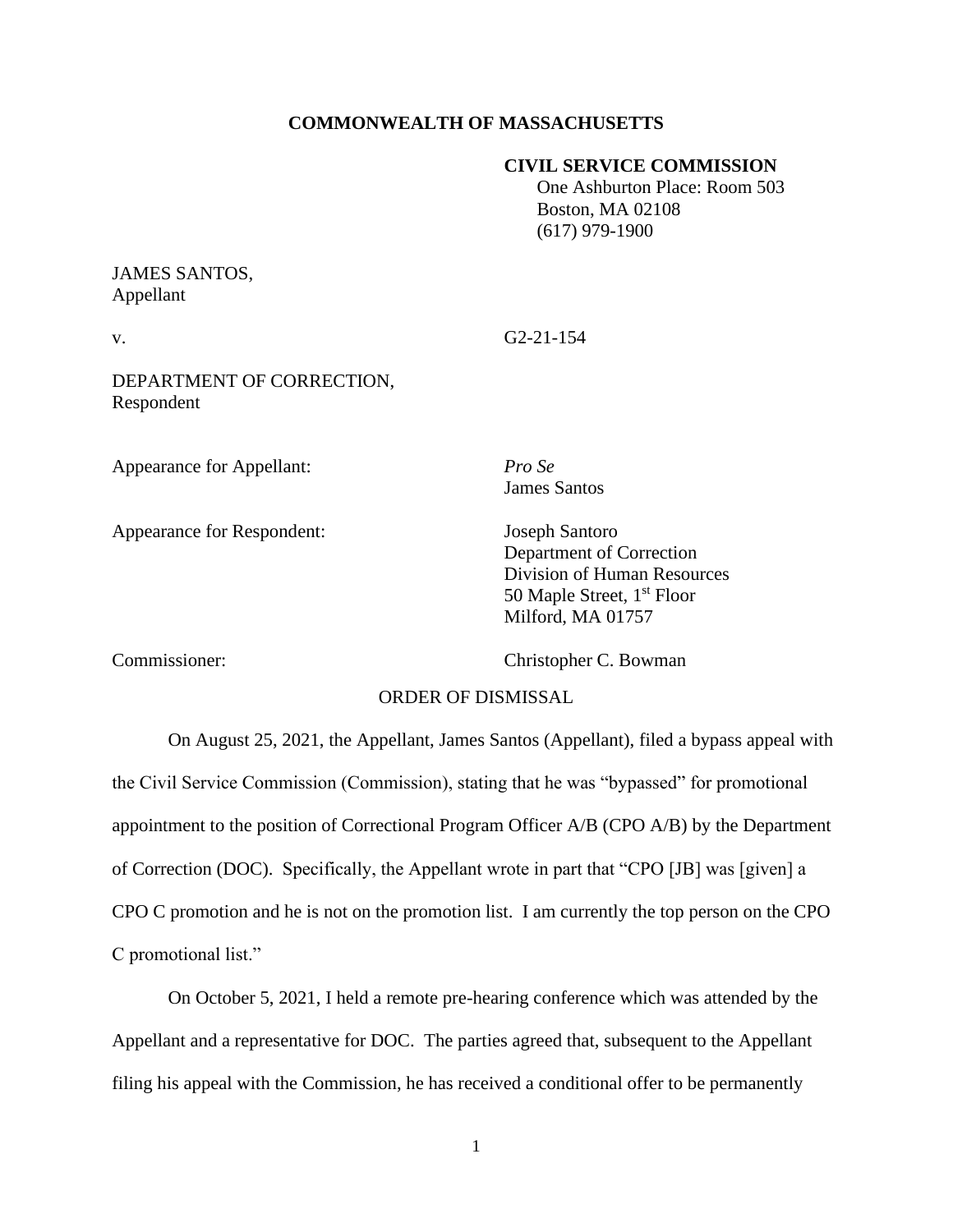promoted to CPO C at the Pondville Correctional Center. The Appellant argued that the delay in granting him this promotion, which, according to the Appellant was caused by an impermissible temporary promotion of JB, has caused him to potentially lose out on an open functional title that may not be available when his promotional appointment becomes effective.

The Appellant's appeal is dismissed for the following reasons. First, the Commission has no jurisdiction over the awarding of non-civil service functional job titles; that falls squarely under the provisions of the collective bargaining agreement. Second, in regard to whether JB served in the position of CPO C impermissibly, the civil service law allows for emergency appointments for at least thirty (30) days and it appears to be undisputed that JB served as a CPO C for less than thirty (30) days. Third, the traditional relief awarded to Appellants who prevail in a bypass appeal is to place their name at the top of the next certification to ensure reconsideration for the next available promotional appointment, something the Appellant has already received.

For all of the above reasons, the Appellant's appeal under Docket No. G2-21-154 is

hereby *dismissed*.

Civil Service Commission

*/s/ Christopher Bowman* Christopher C. Bowman Chair

By a vote of the Civil Service Commission (Bowman, Chair; Camuso, Ittleman, Stein and Tivnan, Commissioners) on November 4, 2021.

Either party may file a motion for reconsideration within ten days of the receipt of this Commission order or decision. Under the pertinent provisions of the Code of Mass. Regulations, 801 CMR 1.01(7)(l), the motion must identify a clerical or mechanical error in this order or decision or a significant factor the Agency or the Presiding Officer may have overlooked in deciding the case. A motion for reconsideration does not toll the statutorily prescribed thirty-day time limit for seeking judicial review of this Commission order or decision.

Under the provisions of G.L c. 31, § 44, any party aggrieved by this Commission order or decision may initiate proceedings for judicial review under G.L. c. 30A, § 14 in the superior court within thirty (30) days after receipt of this order or decision. Commencement of such proceeding shall not, unless specifically ordered by the court, operate as a stay of this Commission order or decision. After initiating proceedings for judicial review in Superior Court,